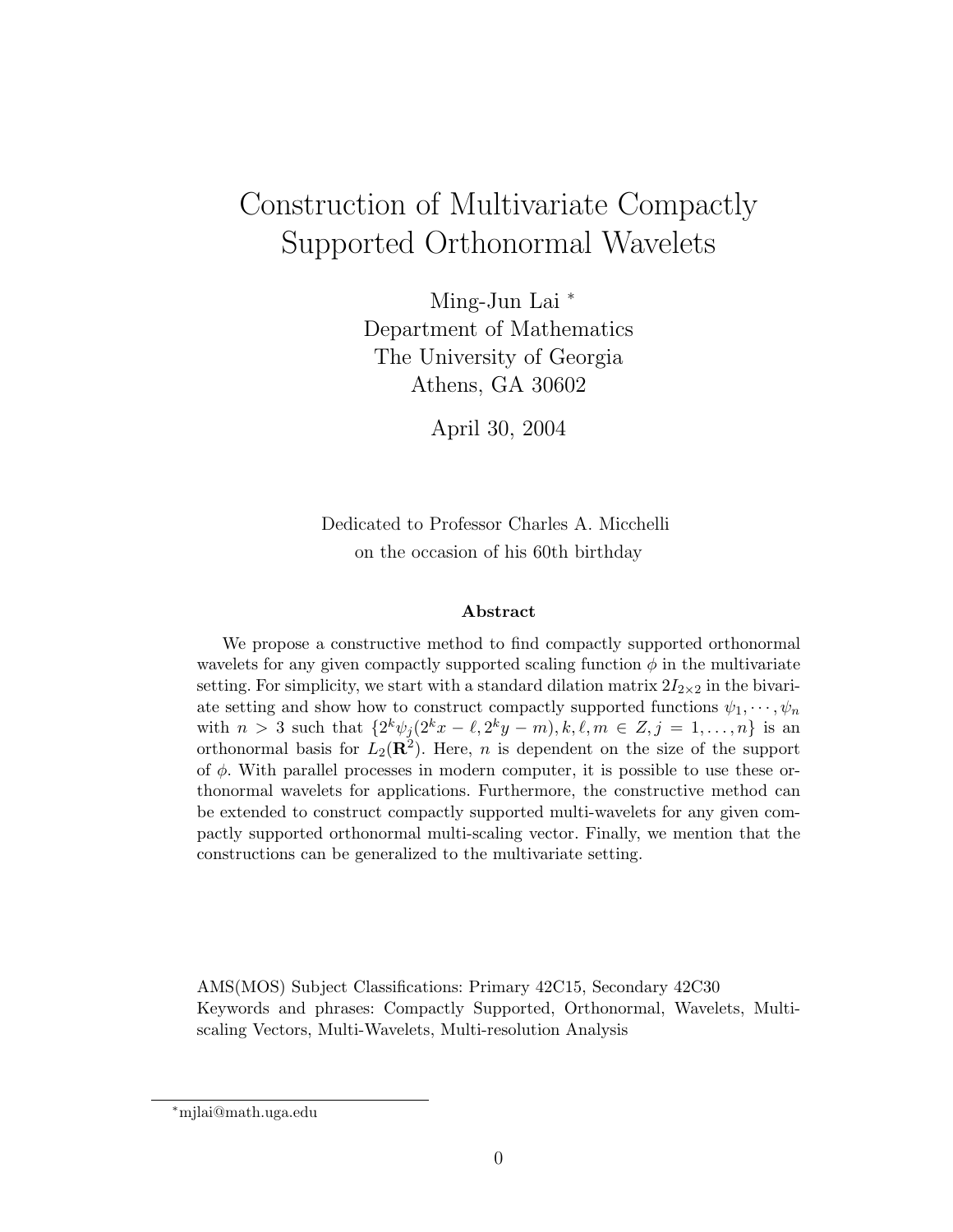### 1 Introduction

Since the well-known construction of univariate compactly supported orthonormal wavelets in 1988 (cf. [Daubechies'92]), great efforts have been spent on constructing multivariate compactly supported orthonormal wavelets (cf. [J. Kovačević and M. Vetterli'92], [Cohen and Daubechies'93], [J. Kovačević and M. Vetterli'95], [Stanhill and Zeevi'96], [He and Lai'97], [Maass'97], [Stanhill and Zeevi'98], [Ayache'99], [Belogay and Wang'99]). Although many special multivariate nonseparable wavelets have been constructed, it is still an open problem how to construct multivariate compactly supported orthonormal wavelets for any given compactly supported scaling function. The purpose of this paper is to give this problem a partial answer.

Our construction of compactly supported orthonormal wavelets in the multivariate setting is based on a standard multi-resolution analysis (MRA). For simplicity, we first consider dilation matrix  $2I_{2\times2}$  in the bivariate setting. Let us assume that  $\phi$  is a given scaling function which generates an MRA. That is,  $\phi$  is refinable and orthonormal. In this paper, we assume that  $\phi$  is compactly supported. Writing

$$
\hat{\phi}(\xi,\eta) = m(\xi/2,\eta/2)\hat{\phi}(\xi/2,\eta/2),
$$

 $m(\xi, \eta)$  is a trigonometric polynomial in  $e^{i\xi}$  and  $e^{i\eta}$ . Let

$$
V_k = \text{span}_{L_2} \{ \phi(2^k x - \ell, 2^k y - m), \ell, m \in Z \}
$$

for  $k \in \mathbb{Z}$ . Let  $W_k$  be the orthogonal complement of  $V_k$  in  $V_{k+1}$ . That is,

$$
V_{k+1} = V_k \oplus W_k.
$$

We need to find compactly supported functions (so-called wavelets)  $\psi_1, \dots, \psi_n$  such that  $V_1 = V_0 \oplus W_0$  with

$$
W_0 = \mathrm{span}_{L_2} \{ \psi_j(x - \ell, y - m), \ell, m \in Z, j = 1, \dots, n \}
$$

and

$$
\int_{\mathbf{R}^2} \psi_j(x - \ell, y - m) \psi_k(x, y) dx dy = 0
$$

for any  $j \neq k, j, k = 1, ..., n$  with  $\ell, m \in \mathbb{Z}$  and for  $j = k, k = 1, ..., n$  with  $\ell^2 + m^2 \neq \ell^2$  $0, \ell, m \in Z$ .

Usually, we expect  $n = 3$  (cf. [Meyer'90]). This requires that we find trigonometric polynomials  $m_1, m_2, m_3$  such that

$$
\begin{pmatrix}\nm(\xi,\eta) & m(\xi+\pi,\eta) & m(\xi,\eta+\pi) & m(\xi+\pi,\eta+\pi) \\
m_1(\xi,\eta) & m_1(\xi+\pi,\eta) & m_1(\xi,\eta+\pi) & m_1(\xi+\pi,\eta+\pi) \\
m_2(\xi,\eta) & m_2(\xi+\pi,\eta) & m_2(\xi,\eta+\pi) & m_2(\xi+\pi,\eta+\pi) \\
m_3(\xi,\eta) & m_3(\xi+\pi,\eta) & m_3(\xi,\eta+\pi) & m_3(\xi+\pi,\eta+\pi)\n\end{pmatrix}
$$
\n(1.1)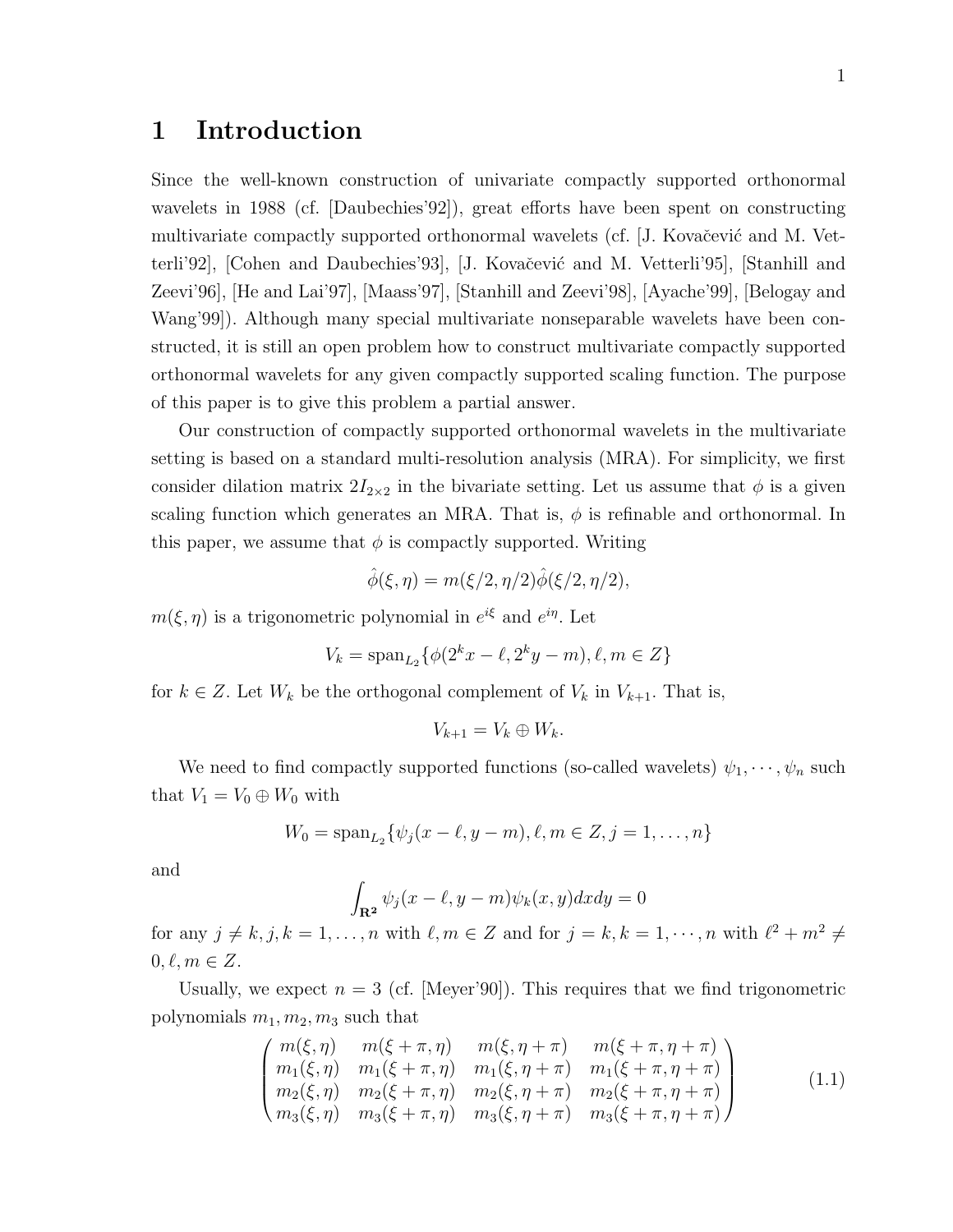is unitary. Such unitary extension problem is still open in general.

In this paper, we propose to construct wavelets  $\psi_j, j = 1, \ldots, n$  with  $n > 3$ . In the d-variate setting, for dilation matrix  $2I_{d\times d}$ , one expects to find  $2^d - 1$  wavelets (cf. [Meyer'90]). Our approach will yield  $n(> 2<sup>d</sup> - 1)$  compactly supported orthonormal wavelets. Although  $n$  should be as small as possible in practice, a reasonable number n larger than 3 does not cause any serious technical and/or computational challenge since we can use parallel processes in modern computer. Indeed, it is easy to see that a wavelet decomposition and reconstruction procedure can be done in parallel. As we will point out later, the number n is dependent on the size of the support of  $\phi$ . If the size of the support of  $\phi$  is not very large, n will not be very large and hence we will be able to enjoy the advantages and properties that orthonormal wavelets possess.

One of our main ideas for the construction is to use multi-wavelets. To explain the idea, let us consider an MRA in the bivariate setting and use a standard dilation matrix  $2I_{2\times2}$ . We further assume that

$$
m(\xi, \eta) = \sum_{0 \le j \le 5, 0 \le k \le 5} c_{j,k} e^{i(j\xi + k\eta)} \tag{1.2}
$$

just for simplicity.

For the given scaling function  $\phi$  associated with mask  $m(\xi, \eta)$ , we let  $\Phi$  be a multiscaling vector  $\overline{a}$  $\overline{a}$ 

$$
\Phi(x,y) = \begin{bmatrix} 2\phi(2x, 2y) \\ 2\phi(2x - 1, 2y) \\ 2\phi(2x, 2y - 1) \\ 2\phi(2x - 1, 2y - 1) \end{bmatrix}.
$$

Since  $\phi$  is orthonormal, so is  $\Phi(x, y)$ , i.e.,

$$
\int_{\mathbf{R}^2} \Phi(x - \ell, y - m) \Phi(x, y)^T dx dy = I_{4 \times 4} \delta_{0,\ell} \delta_{0,m}.
$$
\n(1.3)

Writing  $\Phi = (\phi_1, \phi_2, \phi_3, \phi_4)^T$ , we let

$$
\tilde{V}_k = \text{span}_{L_2} \{ \phi_j(2^k x - \ell, 2^k y - m), \ell, m \in Z, j = 1, 2, 3, 4 \}. \tag{1.4}
$$

Thus,  $\tilde{V}_0 = V_1$ . It is clear that  $\Phi(x, y)$  is a refinable vector (detailed explanation will be given later). It follows that  $\{\tilde{V}_k, k \in Z\}$  forms an MRA and hence  $\Phi$  generates the same MRA of  $L_2(\mathbf{R}^2)$  as that by  $\phi$ .

Since  $\Phi(x, y)$  is refinable, in terms of Fourier transform, we have

$$
\hat{\Phi}(\xi, \eta) = \sum_{\ell,m} \frac{1}{4} M_{\ell,m} e^{i(\ell \xi + m\eta)/2} \hat{\Phi}(\xi/2, \eta/2)
$$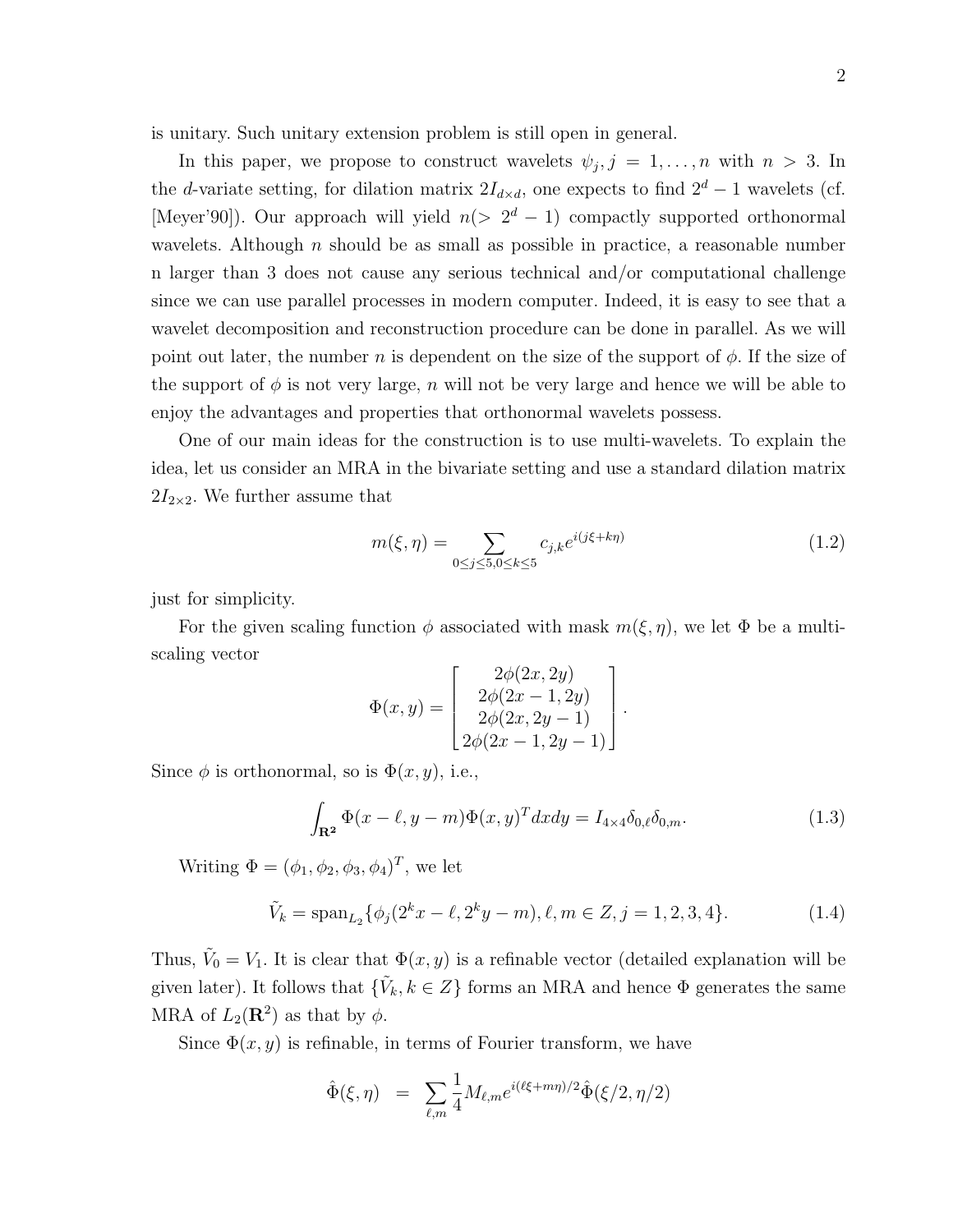$$
= M(\xi/2, \eta/2)\hat{\Phi}(\xi/2, \eta/2)
$$

for a matrix symbol  $M(\xi, \eta)$  with trigonometric polynomial entries in  $e^{i\xi}$  and  $e^{i\eta}$ .

It follows from (1.3) that

$$
\sum_{\ell,m\in Z} \hat{\Phi}(\xi + 2\ell\pi, \eta + 2m\pi) \hat{\Phi}(\xi + 2\ell\pi, \eta + 2m\pi)^* = I_{4\times 4}
$$

and hence,

$$
M(\xi, \eta)M(\xi, \eta)^* + M(\xi + \pi, \eta)M(\xi + \pi, \eta)^* + M(\xi, \eta + \pi)M(\xi, \eta + \pi)^* +
$$
  

$$
M(\xi + \pi, \eta + \pi)M(\xi + \pi, \eta + \pi)^* = I_{4\times 4}.
$$
 (1.5)

Let  $\tilde{W}_k$  be the orthogonal complement of  $\tilde{V}_k$  in  $\tilde{V}_{k+1}$ . We will construct three compactly supported orthonormal multi-wavelet vectors  $\Psi_1, \Psi_2, \Psi_3 \in W_0$  with  $\Psi_j =$  $(\Psi_{j1}, \Psi_{j2}, \Psi_{j3}, \Psi_{j4})^T, j = 1, 2, 3$  and

$$
\tilde{W}_0 = \mathrm{span}_{L_2} \{ \Psi_{j,k}(x - \ell, y - m), \ell, m \in \mathbb{Z}, j = 1, 2, 3, k = 1, \cdots, 4 \}
$$

such that

$$
\int_{\mathbf{R}^2} \Psi_j(x - \ell, y - m) \Psi_k(x, y)^T dx dy = \begin{cases} I_{4 \times 4}, & \text{if } j = k \text{ and } \ell = m = 0\\ 0, & \text{otherwise} \end{cases}
$$
(1.6)

for all  $j, k = 1, 2, 3, \ell, m \in \mathbb{Z}$  and

$$
\tilde{V}_1 = \tilde{V}_0 \oplus \tilde{W}_0.
$$

Writing

$$
\hat{\Psi}_j(\xi,\eta) = M_j(\xi/2,\eta/2)\hat{\Phi}(\xi/2,\eta/2), j = 1,2,3,
$$
\n(1.7)

we need to find matrices  $M_j(\xi, \eta)$  with trigonometric polynomial entries in  $(e^{i\xi}, e^{i\eta})$  such that the following matrix

$$
\begin{bmatrix}\nM(\xi,\eta) & M(\xi+\pi,\eta) & M(\xi,\eta+\pi) & M(\xi+\pi,\eta+\pi) \\
M_1(\xi,\eta) & M_1(\xi+\pi,\eta) & M_1(\xi,\eta+\pi) & M_1(\xi+\pi,\eta+\pi) \\
M_2(\xi,\eta) & M_2(\xi+\pi,\eta) & M_2(\xi,\eta+\pi) & M_2(\xi+\pi,\eta+\pi) \\
M_3(\xi,\eta) & M_3(\xi+\pi,\eta) & M_3(\xi,\eta+\pi) & M_3(\xi+\pi,\eta+\pi)\n\end{bmatrix}
$$
 is unitary. (1.8)

By the properties  $(1.3)$ ,  $(1.4)$ ,  $(1.7)$ , and  $(1.8)$  and the fact that  $\Phi$  generates an MRA, we know that  $\{\Psi_{jk}, j = 1, 2, 3, k = 1, 2, 3, 4\}$  are compactly supported functions and the translates and dilates of them generate an orthonormal basis for  $L_2(\mathbf{R}^2)$ . Hence, they are compactly supported orthonormal wavelets associated with the given scaling function  $\phi$ .

Therefore, we need to show how to do (1.8) which is given in §2. We then consider the scaling function which has a larger support. The construction of the associated wavelets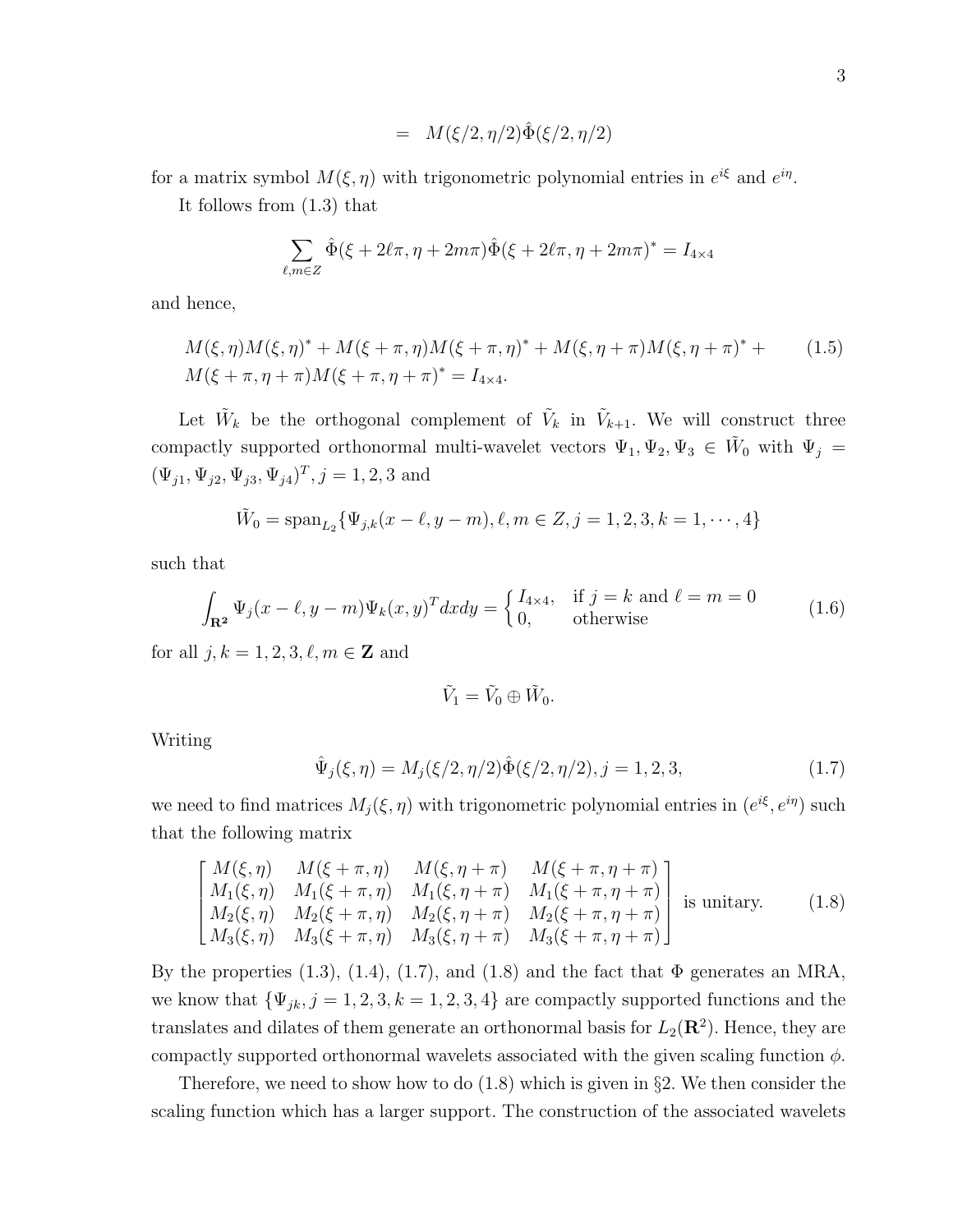is similar and will be outlined there. Next we discuss how to construct multi-wavelets for any given multi-scaling functions with small support in §3. We remark that our construction can be generalized to any dimensional setting in §4. The construction of wavelets in the multivariate setting will be briefly given to indicate how to do the generalization. Finally, we make some remarks on the regularity of the wavelets so constructed, the vanishing moments of the wavelets, the number of the wavelets and general dilation matrices.

### 2 Constructing 2D Nonseparable Compactly Supported Wavelets

In this section we shall prove the following

**Theorem 2.1.** Suppose that  $\phi(x, y) \in L_2(\mathbb{R}^2)$  is a scaling function associated with dilation matrix  $2I_{2\times2}$  whose mask is

$$
m(\xi, \eta) = \frac{1}{4} \sum_{\substack{0 \le j \le 5 \\ 0 \le k \le 5}} c_{jk} e^{i(j\xi + k\eta)}.
$$

Then there exist 12 compactly supported orthonormal wavelets  $\psi_{j,k}, j = 1, 2, 3, k =$ 1, 2, 3, 4 associated with  $\phi$  in the sense that they are linear combinations of finitely many  $\phi(4x - m, 4y - n)$ 's with  $m, n \in \mathbb{Z}$  such that the integer translates and dilates of these functions  $\psi_{j,k}$ 's form an orthonormal basis for  $L_2(\mathbf{R}^2)$ . That is,

$$
\{2^{\ell}\psi_{j,k}(2^{\ell}x-m,2^{\ell}y-n),\ell,m,n\in\mathbf{Z},j=1,2,3,k=1,2,3,4\}
$$

is an orthonormal basis for  $L_2(\mathbf{R}^2)$ .

In order to do so, we need the following lemma which is a generalization of the constructive procedure of bivariate compactly supported orthonormal wavelets in [He and Lai'97]. Note that the wavelets constructed there are associated with a scaling function which is supported in  $[0, 3] \times [0, 3]$ .

**Lemma 2.1.** Let  $[A, B, C, D]$  be a matrix of size  $16 \times 4$  whose entries are trigonometric polynomials of coordinate degrees  $\leq$  (1, 1). Suppose that [A, B, C, D] is unitary, that is,

$$
[A, B, C, D]^*[A, B, C, D] = I_{4 \times 4}.
$$

Then there exists a unitary matrix  $H$  of size  $16 \times 16$  with trigonometric polynomial entries such that

$$
H[A, B, C, D] = [I_{4 \times 4}, 0_{4 \times 12}]^{T}.
$$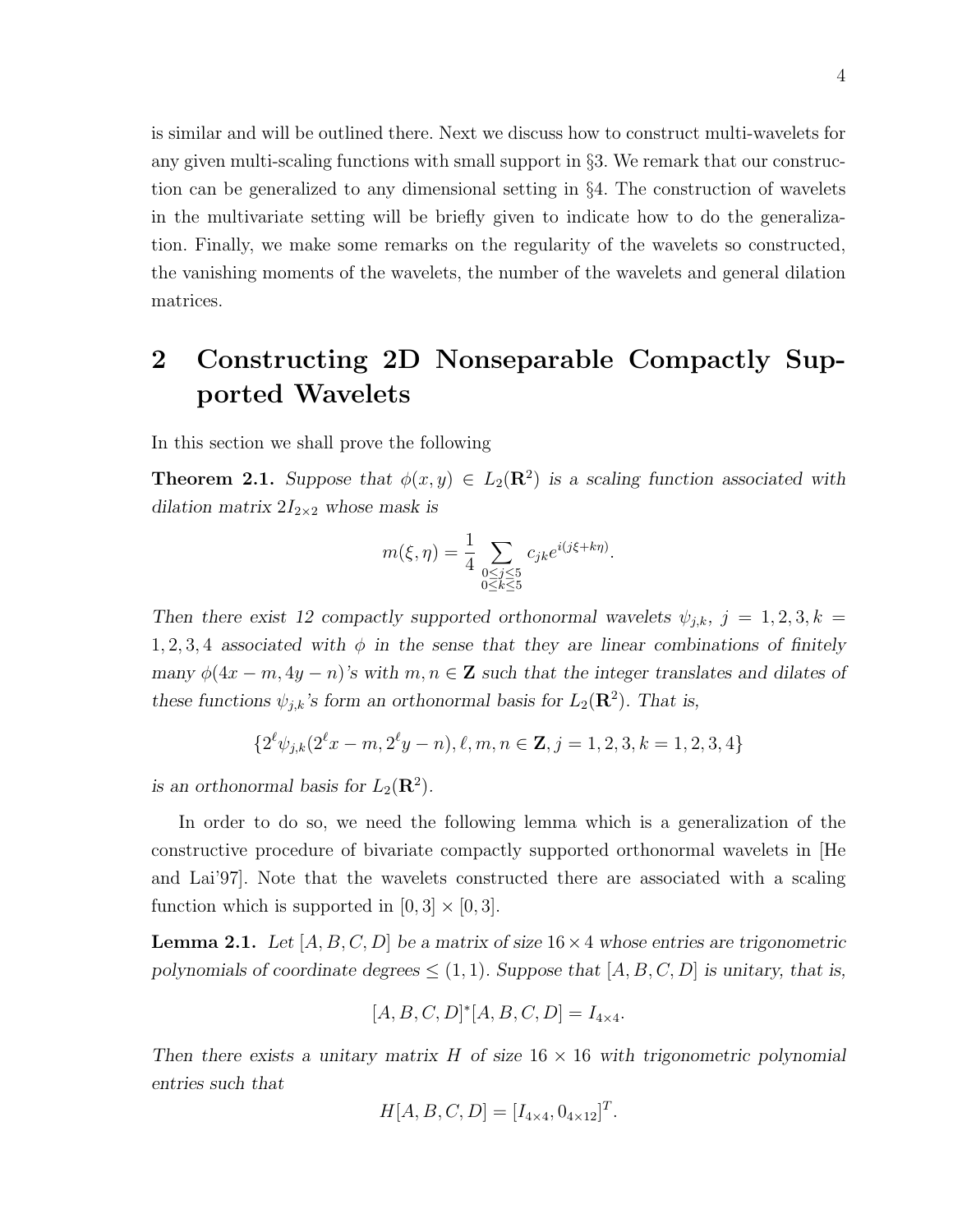#### Proof: We write

$$
A = A_{16 \times 4} [1, x, y, xy]^T
$$

,

where  $A_{16\times 4}$  consists of scalar entries. Similar for  $B, C, D$ . Let

$$
\mathcal{A} = [A_{16 \times 4}, B_{16 \times 4}, C_{16 \times 4}, D_{16 \times 4}]
$$

be a matrix of size  $16 \times 16$ . Then there exist a unitary matrix  $H_1$  such that  $H_1\mathcal{A}$  is lower triangular. Note that

$$
H_1D = \left[ \underbrace{0, 0, \cdots, 0}_{12}, d_1, d_2, d_3, d_4 \right]^T
$$
  
\n
$$
H_1C = \underbrace{[0, \cdots, 0}_{8}, c_1, \cdots, c_8]^T
$$
  
\n
$$
H_1B = \underbrace{[0, \cdots, 0}_{4}, b_1, \cdots, b_{12}]^T
$$
  
\n
$$
H_1A = [a_1, \cdots, a_{16}]^T
$$

with  $a_1, b_1, c_1$ , and  $d_1$  being constants independent of x and y.

Since  $H_1[A, B, C, D]$  is unitary,  $\sum^4$  $i=1$  $|d_i|^2 = \sum_{i=1}^{8}$  $i=1$  $|c_i|^2 = \sum^{12}$  $i=1$  $|b_i|^2 = \sum^{16}$  $i=1$  $|a_i|^2 = 1$ . Let  $h_2 = H(\mathbf{v})$  be a Householder matrix of size  $4 \times 4$  with  $\mathbf{v} = [d_1, d_2, d_3, d_4]^T - [1, 0, 0, 0]^T$ . By the definition of Householder matrix,  $H(\mathbf{v}) = I_{4 \times 4} - \frac{2}{\mathbf{v}^*}$  $\frac{2}{v^*v}vv^*$  with

$$
\mathbf{v}^T \mathbf{v} = |d_1 - 1|^2 + \sum_{j=2}^4 |d_j|^2 = 1 - 2d_1 + \sum_{j=1}^4 |d_j|^2
$$
  
= 2 - 2d\_1 = 2(1 - d\_1)

which is a nonzero real number in general. That is,  $H(\mathbf{v})$  is a unitary matrix with trigonometric polynomial entries. Thus,

$$
\begin{bmatrix} I_{4\times 4} & 0 & 0 & 0 \\ 0 & I_{4\times 4} & 0 & 0 \\ 0 & 0 & I_{4\times 4} & 0 \\ 0 & 0 & 0 & h_2 \end{bmatrix} H_1 D = [\underbrace{0, \cdots, 0}_{12}, 1, 0, 0, 0]^T.
$$

If  $2(1 - d_1)$  is zero, we have already had

$$
H_1D = [\underbrace{0, \cdots, 0}_{12}, 1, 0, 0, 0]^T.
$$

Combining with an elementary row exchange, we let  $H_2$  denote the unitary matrix such that  $H_2H_1D = [0, \dots, 0]$ 15 ,  $1]^T =: e_{16}$ . For simplicity, we write

$$
H_2H_1[A,B,C,D]=[\tilde A,\tilde B,\tilde C,e_{16}].
$$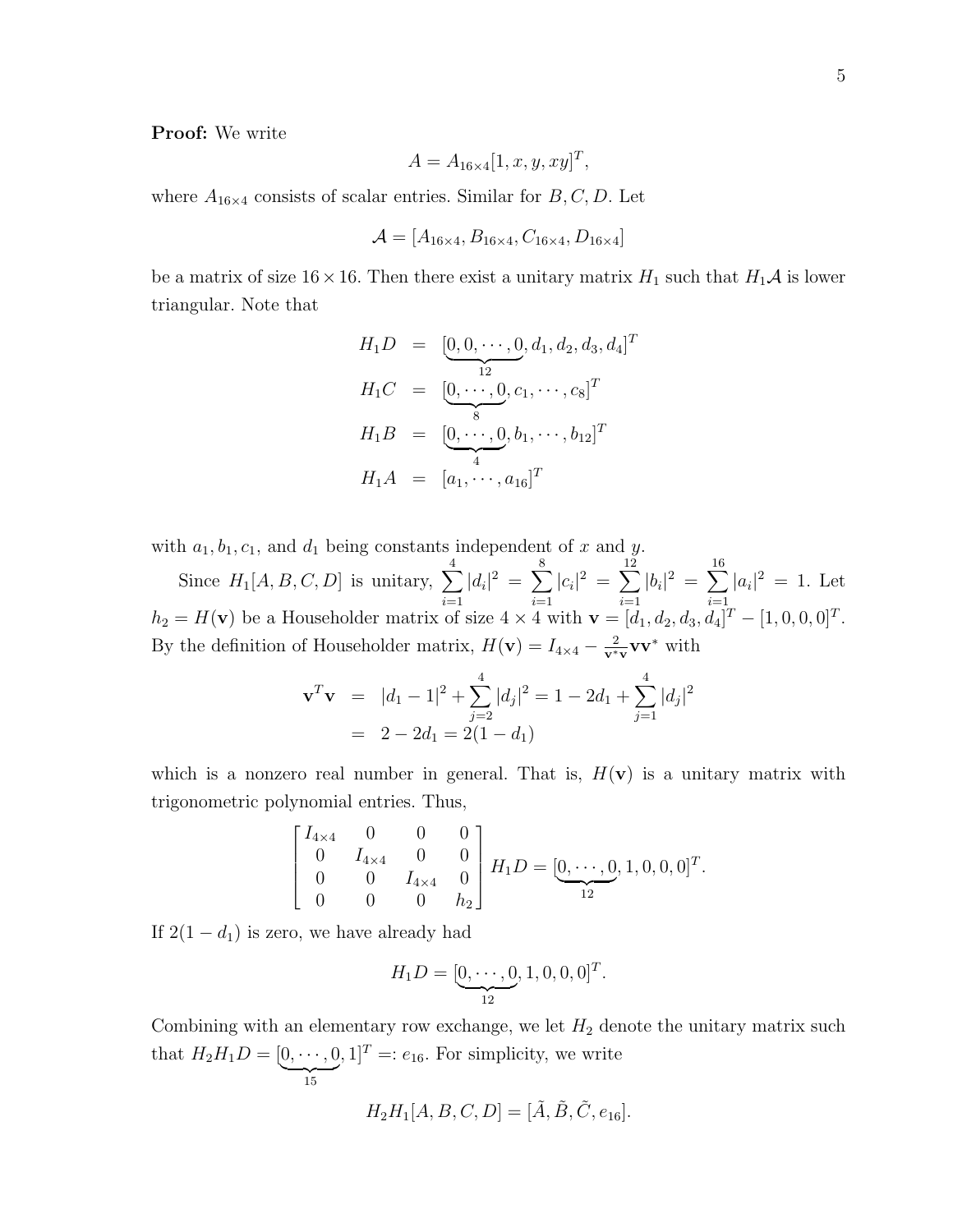Note that by the orthonormality, the last component of  $\tilde{A}$  is zero and so are  $\tilde{B}$  and  $\tilde{C}$ . In this case,

$$
\tilde{C} = [\underbrace{0, \cdots, 0}_{8}, c_1, \cdots, c_4, \tilde{c}_5, \cdots, \tilde{c}_7, 0]^T
$$
\n
$$
\tilde{B} = [\underbrace{0, \cdots, 0}_{4}, b_1, \cdots, b_8, \tilde{b}_9, \cdots, \tilde{b}_{11}, 0]^T
$$
\n
$$
\tilde{A} = [a_1, \cdots, a_{12}, \tilde{a}_{13}, \cdots, \tilde{a}_{15}, 0]^T,
$$

where  $c_1, \dots, c_4$  are the same components in vector  $H_1C$  while  $\tilde{c}_5, \tilde{c}_6, \tilde{c}_7$  are updated components. Similar for  $b_1, \dots, b_8$  and  $\tilde{b}_9, \dots, \tilde{b}_{11}$  and etc..

If  $c_1 \neq 1$ , let  $h_3 = H(\mathbf{u})$  be a Householder matrix of size  $7 \times 7$  with

$$
\mathbf{u} = [c_1, \cdots, c_4, \tilde{c}_5, \cdots, \tilde{c}_7]^T - [1, \underbrace{0, \cdots, 0}_{6}]^T.
$$

Then we know

$$
\begin{bmatrix} I_{8\times 8} & 0 & 0 \\ 0 & h_3 & 0 \\ 0 & 0 & 1 \end{bmatrix} \tilde{C} = [\underbrace{0, \cdots, 0}_{8}, 1, \underbrace{0, \cdots, 0}_{6}, 0]^T.
$$

Here we note that  $h_3$  is a unitary matrix with trigonometric polynomial entries. We again combine with a row exchange with the above unitary matrix into  $H_3$  such that  $H_3\tilde{C} = [\underbrace{0,\cdots,0}]$ 14  $, 1, 0]^T := e_{15}.$  If  $c_1 = 1$ , then

$$
\tilde{C} = [\underbrace{0, \cdots, 0}_{8}, 1, \underbrace{0, \cdots, 0}_{6}, 0]^T.
$$

We directly apply  $H_3$  to  $\tilde{C}$  to have  $H_3\tilde{C} = e_{16}$ . It follows that  $H_3H_2H_1D = e_1$  and  $H_3\tilde{A}$ has zeros in the last two components and so does  $H_3\tilde{B}$ . That is,

$$
H_3\tilde{B} = [\underbrace{0, \cdots, 0}_{4}, b_1, \cdots, b_4, \hat{b}_5, \cdots, \hat{b}_{10}, 0, 0]^T,
$$
  
\n
$$
H_3\tilde{A} = [a_1, \cdots, a_8, \hat{a}_9, \cdots, \hat{a}_{14}, 0, 0]^T.
$$

Repeating the same argument as above, we can find unitary matrices  $H_4$  and  $H_5$  with trigonometric polynomial entries such that

$$
H_5H_4H_3H_2H_1[A, B, C, D] = [0_{4 \times 4}, 0_{4 \times 4}, 0_{4 \times 4}, I_{4 \times 4}]^T.
$$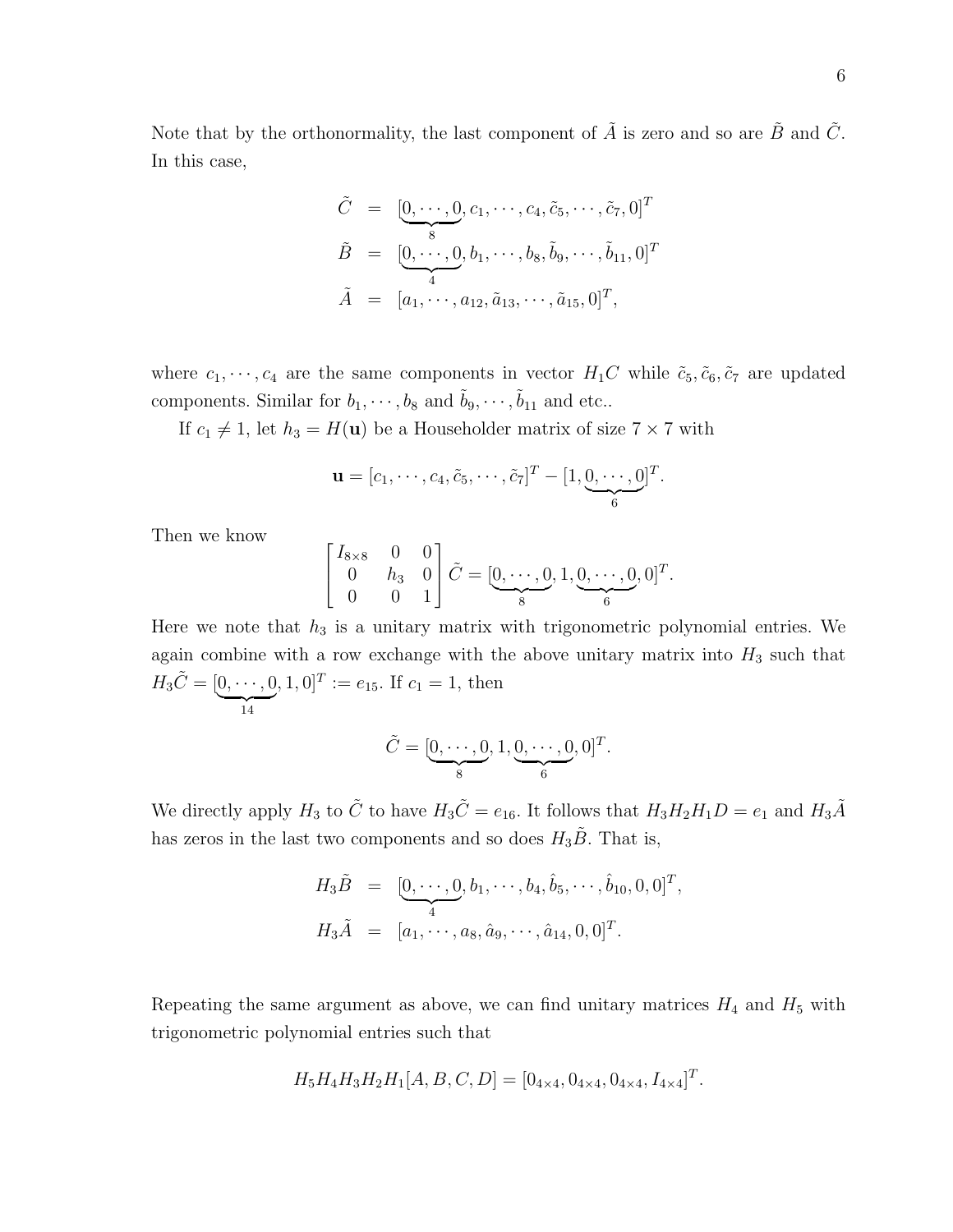By a row exchange matrix  $H_6$ , we obtain the desirable unitary matrix  $H = H_6 \cdots H_1$ such that

$$
H[A, B, C, D] = [I_{4 \times 4}, 0_{4 \times 4}, 0_{4 \times 4}, 0_{4 \times 4}]^{T}.
$$

This completes the proof.  $\blacksquare$ 

For the given scaling function  $\phi$  associated with mask  $m(\xi, \eta)$ , we recall that  $\Phi$  is a multi-scaling vector  $\overline{r}$  $2/(2a)$  $\overline{a}$ 

$$
\Phi(x,y) = \begin{bmatrix} 2\phi(2x, 2y) \\ 2\phi(2x - 1, 2y) \\ 2\phi(2x, 2y - 1) \\ 2\phi(2x - 1, 2y - 1) \end{bmatrix} . \tag{2.1}
$$

Then  $\Phi(x, y)$  is refinable, i.e.,

$$
\Phi(x,y) = \sum_{\ell,m \in \mathbb{Z}} M_{\ell,m} \Phi(2x - \ell, 2y - m)
$$

with

$$
M_{\ell,m} = 2 \begin{bmatrix} c_{2\ell,2m} & c_{2\ell+1,2m} & c_{2\ell,2m+1} & c_{2\ell+1,2m+1} \\ c_{2\ell-2,2m} & c_{2\ell-1,2m} & c_{2\ell-2,2m+1} & c_{2\ell-1,2m-1} \\ c_{2\ell,2m-2} & c_{2\ell+1,2m-2} & c_{2\ell,2m-1} & c_{2\ell+1,2m-1} \\ c_{2\ell-2,2m-2} & c_{2\ell-1,2m-2} & c_{2\ell-2,2m-1} & c_{2\ell-1,2m-1} \end{bmatrix} . \tag{2.2}
$$

Let  $M(\xi, \eta) = \frac{1}{4}$  $\sum_{\ell,m} M_{\ell,m} e^{i(\ell \xi+m\eta)}$  be the matrix mask associated with  $\Phi$  which is of size  $4 \times 4$  with trigonometric polynomial entries in  $e^{i\xi}$  and  $e^{i\eta}$ . Note that each entry of  $M(\xi, \eta)$  is a trigonometric polynomial of coordinate degrees  $\leq (3, 3)$ . Because of the orthonormality of  $\Phi$  (see (1.3)), we know

$$
M(\xi, \eta)M(\xi, \eta)^* + M(\xi + \pi, \eta)M(\xi + \pi, \eta)^* + M(\xi, \eta + \pi)M(\xi, \eta + \pi)^* +
$$
  
\n
$$
M(\xi + \pi, \eta + \pi)M(\xi + \pi, \eta + \pi)^* = I_{4 \times 4}.
$$
\n(2.3)

We now show that there exist trigonometric polynomial matrices  $M_j$ ,  $j = 1, 2, 3$  such that the matrix in (1.8) is unitary. That is, we are now ready to prove Theorem 2.1. **Proof of Theorem 2.1.** We first write  $M(\xi, \eta)$  in polyphase form

$$
M(\xi, \eta) = N_0(2\xi, 2\eta) + e^{i\xi} N_1(2\xi, 2\eta) + e^{i\eta} N_2(2\xi, 2\eta) + e^{i(\xi + \eta)} N_3(2\xi, 2\eta)
$$
  

$$
= [N_0(2\xi, 2\eta), N_1(2\xi, 2\eta), N_2(2\xi, 2\eta), N_3(2\xi, 2\eta)] \begin{bmatrix} I_{4\times4} \\ e^{i\xi} I_{4\times4} \\ e^{i\eta} I_{4\times4} \\ e^{i(\xi + \eta)} I_{4\times4} \end{bmatrix} .
$$
 (2.4)

Then it follows that

$$
2[N_0(\xi,\eta) \quad N_1(\xi,\eta) \quad N_2(\xi,\eta) \quad N_3(\xi,\eta)]
$$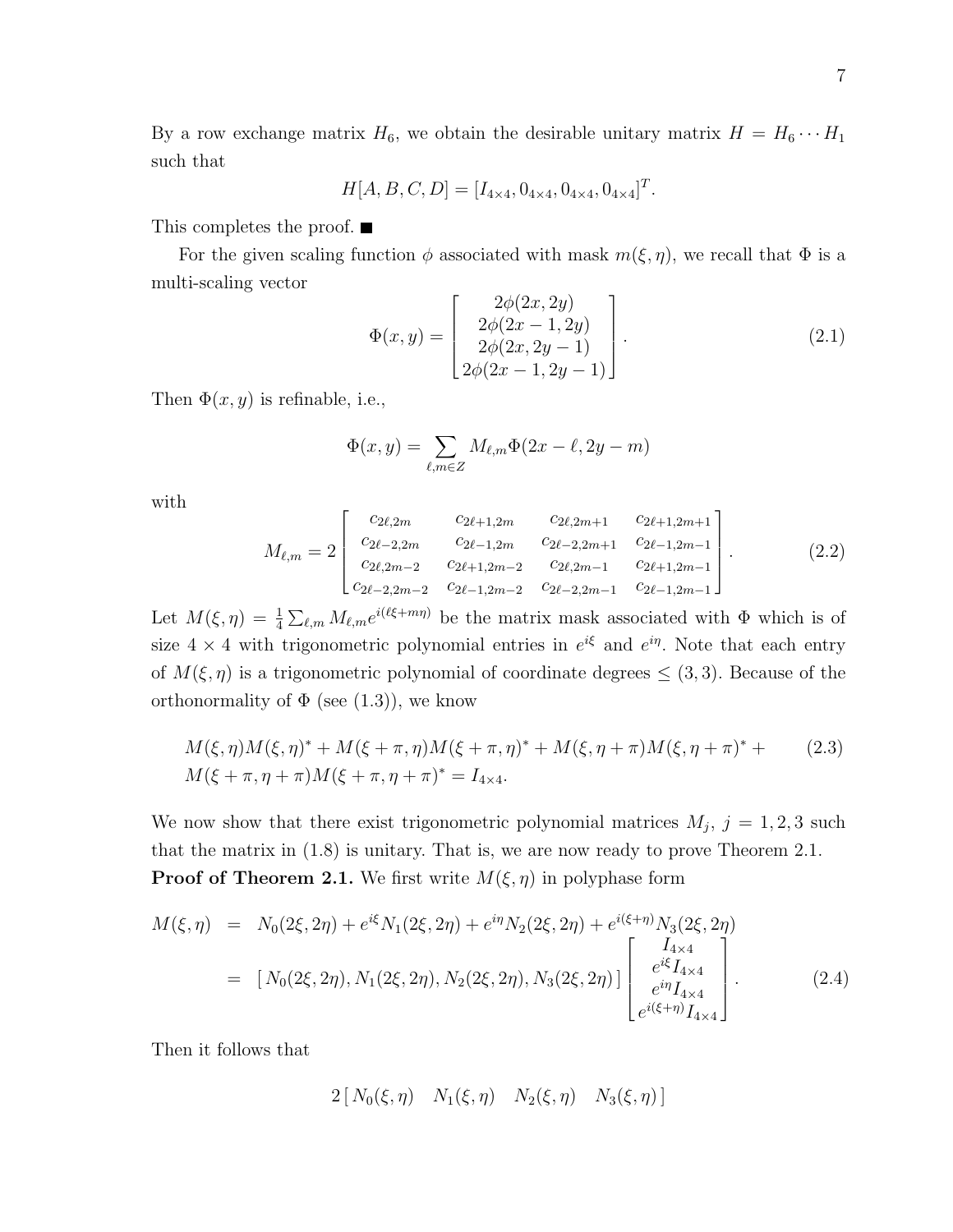is unitary, that is

$$
4[N_0(\xi,\eta), N_1(\xi,\eta), N_2(\xi,\eta), N_3(\xi,\eta)] \begin{bmatrix} N_0(\xi,\eta)^* \\ N_1(\xi,\eta)^* \\ N_2(\xi,\eta)^* \\ N_3(\xi,\eta)^* \end{bmatrix} = I_{4\times 4}.
$$

Note that all the entries in  $N_j(\xi, \eta)$  are polynomials of degree  $\leq (1, 1)$ . We write

$$
[A, B, C, D] = 2 \begin{bmatrix} N_0(\xi, \eta)^* \\ N_1(\xi, \eta)^* \\ N_2(\xi, \eta)^* \\ N_3(\xi, \eta)^* \end{bmatrix}_{16 \times 4}
$$
 (2.5)

.

and apply Lemma 2.1 to find unitary matrix  $H$  such that

$$
H[A, B, C, D] = [I_{4 \times 4}, 0_{4 \times 4}, 0_{4 \times 4}, 0_{4 \times 4}]^{T}
$$

Partition  $H$  in the following form:

$$
H = 2 \begin{bmatrix} N_0(\xi, \eta) & N_1(\xi, \eta) & N_2(\xi, \eta) & N_3(\xi, \eta) \\ N_{1,0}(\xi, \eta) & N_{1,1}(\xi, \eta) & N_{1,2}(\xi, \eta) & N_{1,3}(\xi, \eta) \\ N_{2,0}(\xi, \eta) & N_{2,1}(\xi, \eta) & N_{2,2}(\xi, \eta) & N_{2,3}(\xi, \eta) \\ N_{3,0}(\xi, \eta) & N_{3,1}(\xi, \eta) & N_{3,2}(\xi, \eta) & N_{3,3}(\xi, \eta) \end{bmatrix} .
$$
 (2.6)

We define

$$
M_j(\xi, \eta) = N_{j,0}(2\xi, 2\eta) + e^{i\xi} N_{j,1}(2\xi, 2\eta) + e^{i\eta} N_{j,2}(2\xi, 2\eta) + e^{i(\xi + \eta)} N_{j,3}(2\xi, 2\eta) \tag{2.7}
$$

for  $j = 1, 2, 3$  which are desirable trigonometric polynomial matrices which, together with  $M(\xi, \eta)$ , satisfy the matrix orthonormal condition (1.8). We define multi-wavelet vectors  $\Psi_j$ , in terms of Fourier transform by

$$
\widehat{\Psi}_j(\xi,\eta) = M_j(\xi/2,\eta/2)\widehat{\Phi}(\xi/2,\eta/2), j = 1,2,3.
$$
\n(2.8)

Writing  $\Psi_j = (\psi_{j,1}, \psi_{j,2}, \psi_{j,3}, \psi_{j,4})^T$ ,  $j = 1, 2, 3$ , we know that  $\psi_{j,k}$  are orthonormal for  $k = 1, \dots, 4, j = 1, 2, 3$  by  $(1.6)$  and

$$
\widehat{V}_1 = \widehat{V}_0 \oplus \widehat{W}_0.
$$

Then the standard argument shows that  $2^{\ell} \Psi_j (2^{\ell} x - m, 2^{\ell} y - n), \ell, m, n \in \mathbb{Z}$  form an orthonormal basis for  $L_2(\mathbf{R}^2)$ . In terms of the components of  $\Psi_j$ ,  $2^{\ell} \psi_{j,k} (2^{\ell} x - m, 2^{\ell} y$  $n, \ell, m, n \in \mathbb{Z}, j = 1, 2, 3$  and  $k = 1, 2, 3, 4$  form an orthonormal basis for  $L_2(\mathbb{R}^2)$ .

Finally, let us point out that  $\psi_{j,k}$  are associated with  $\phi$ . From (2.8), we know that  $\psi_{i,k}$ 's are linear combinations of  $\phi(4x-m, 4y-n), m, n \in \mathbb{Z}$ . This completes the proof.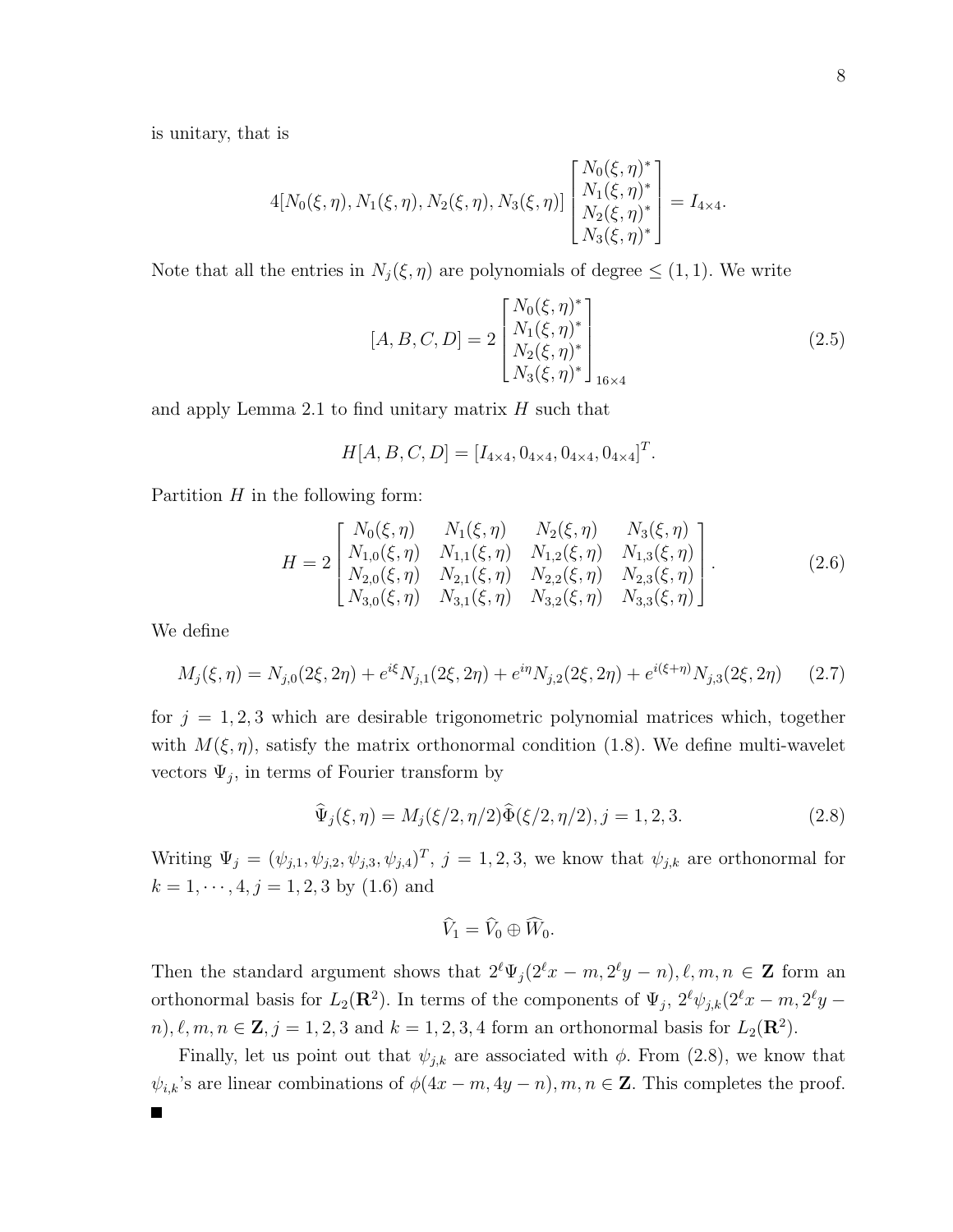What happens when the support size of  $\phi$  is bigger. Let

$$
m(\xi, \eta) = \sum_{\substack{0 \le j \le 9\\0 \le k \le 9}} c_{jk} e^{i(j\xi + k\eta)}
$$

be a trigonometric polynomial associated with a scaling function  $\phi$ . We let

$$
\Phi(x,y) = \begin{bmatrix}\n4\phi(4x, 4y) \\
4\phi(4x + 1, 4y) \\
4\phi(4x, 4y + 1) \\
4\phi(4x + 1, 4y + 1) \\
4\phi(4x + 2, 4y) \\
4\phi(4x + 2, 4y + 1) \\
4\phi(4x + 2, 4y + 2) \\
4\phi(4x + 1, 4y + 2) \\
4\phi(4x, 4y + 2) \\
4\phi(4x + 3, 4y) \\
4\phi(4x + 3, 4y + 1) \\
4\phi(4x + 3, 4y + 2) \\
4\phi(4x + 3, 4y + 2) \\
4\phi(4x + 3, 4y + 3) \\
4\phi(4x + 2, 4y + 3) \\
4\phi(4x + 1, 4y + 3) \\
4\phi(4x + 1, 4y + 3) \\
4\phi(4x, 4y + 3)\n\end{bmatrix}_{16 \times 1}
$$

.

Then  $\Phi$  is a scaling vector. Writing  $\Phi = (\phi_1, \dots, \phi_{16})^T$ , let

$$
\widehat{V}_0 = \text{span}_{L_2} \{ \phi_j(x - \ell, y - m), \ell, m \in \mathbb{Z}, j = 1, \dots, 16 \}.
$$

Then  $\hat{V}_0 = V_2$ . Thus,  $\Phi$  generates a bona fide MRA. The above construction procedure can be simply extended for this  $\Phi$ . Indeed, since  $\Phi$  is a refinable function vector,

$$
\widehat{\Phi}(\xi, \eta) = M(\xi/2, \eta/2)\widehat{\Phi}(\xi/2, \eta/2)
$$

with a matrix symbol  $M(\xi, \eta)$  which is of size  $16 \times 16$  whose entries are trigonometric polynomials of  $e^{i\xi}$  and  $e^{i\eta}$ . The coordinate degree of these trigonometric polynomials is  $\leq$  (3,3). Lemma 2.1 can be generalized to handle unitary matrix of size 64  $\times$  16. Thus, we can construct three multi-wavelet vectors of size  $16 \times 1$ . These results  $3 \times 16$ compactly supported wavelets. Details are omitted here. Similarly, we can do the same thing for any compactly supported scaling function  $\phi$  with any support. In general, if  $\phi$  is supported on  $[0, 2^k + 1]^2$ , our construction yields  $3 \times 2^{2k-2}$  compactly supported orthonormal wavelets. Therefore, we can conclude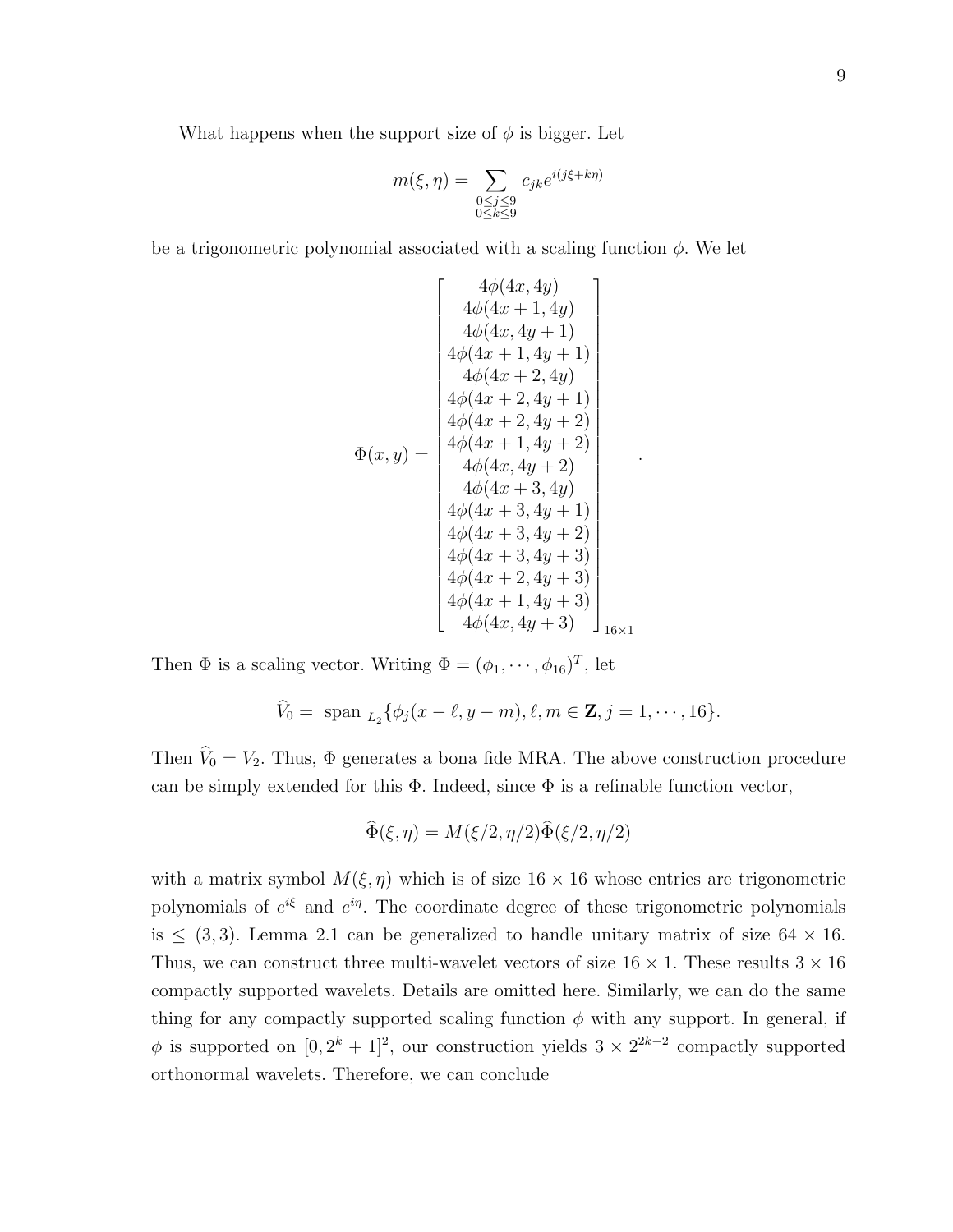**Theorem 2.2.** Suppose that  $\phi(x, y) \in L_2(\mathbb{R}^2)$  is a scaling function associated with dilation matrix  $2I_{2\times2}$ . Then there exist compactly supported orthonormal wavelets  $\psi_{jk}$ ,  $j = 1, 2, 3, k = 1, \dots, n$  with appropriate  $n = 3 \times 2^{2k-2}$  if the support of  $\phi$  in  $[0, 2^k + 1]^2$ such that translates and dilates of these  $\psi_{j,k}$ 's form an orthonormal basis for  $L_2(\mathbf{R}^2)$ .

## 3 Construction of Compactly Supported Multi-Wavelets

The construction of bivariate compactly supported orthonormal wavelets in the previous section can be generalized to the multi-wavelet setting. We start with the construction of bivariate compactly supported orthonormal multi-wavelets.

We first recall from the constructive proof of Theorem 2.1 that the same construction procedure can be used to construct multi-wavelets for any given multi-scaling vector Φ with support in  $[0, 3] \times [0, 3]$ . That is, we have

**Lemma 3.1.** Given a multi-scaling function vector  $\Phi$  of size  $r \times 1$  with  $r \geq 1$ , if  $\Phi$  is supported over  $[0,3]^2$ , then we can construct three compactly supported orthonormal multi-wavelets.

**Proof:** For  $\Phi$  of size  $r \times 1$ , let

$$
\widehat{\Phi}(\xi, \eta) = M(\xi/2, \eta/2)\widehat{\Phi}(\xi/2, \eta/2)
$$

with trigonometric polynomial mask  $M(\xi, \eta)$  of size  $r \times r$ . We write  $M(\xi, \eta)$  in polyphase form as  $(2.1)$ :

$$
M(\xi,\eta) = [N_0(2\xi,2\eta),N_1(2\xi,2\eta),N_2(2\xi,2\eta),N_3(2\xi,2\eta)] \begin{bmatrix} I_{4\times4} \\ e^{i\xi}I_{4\times4} \\ e^{i\eta}I_{4\times4} \\ e^{i(\xi+\eta)}I_{4\times4} \end{bmatrix}.
$$

Then it follows that

$$
2[N_0(\xi,\eta) \quad N_1(\xi,\eta) \quad N_2(\xi,\eta) \quad N_3(\xi,\eta)]
$$

is unitary. Note that the above matrix is of size  $r \times 4r$  and each entry is of trigonometric polynomials of coordinate degree  $\leq$  (1, 1). Let

$$
[A, B, C, D] = 2 [N_0(\xi, \eta) \quad N_1(\xi, \eta) \quad N_2(\xi, \eta) \quad N_3(\xi, \eta)]^*
$$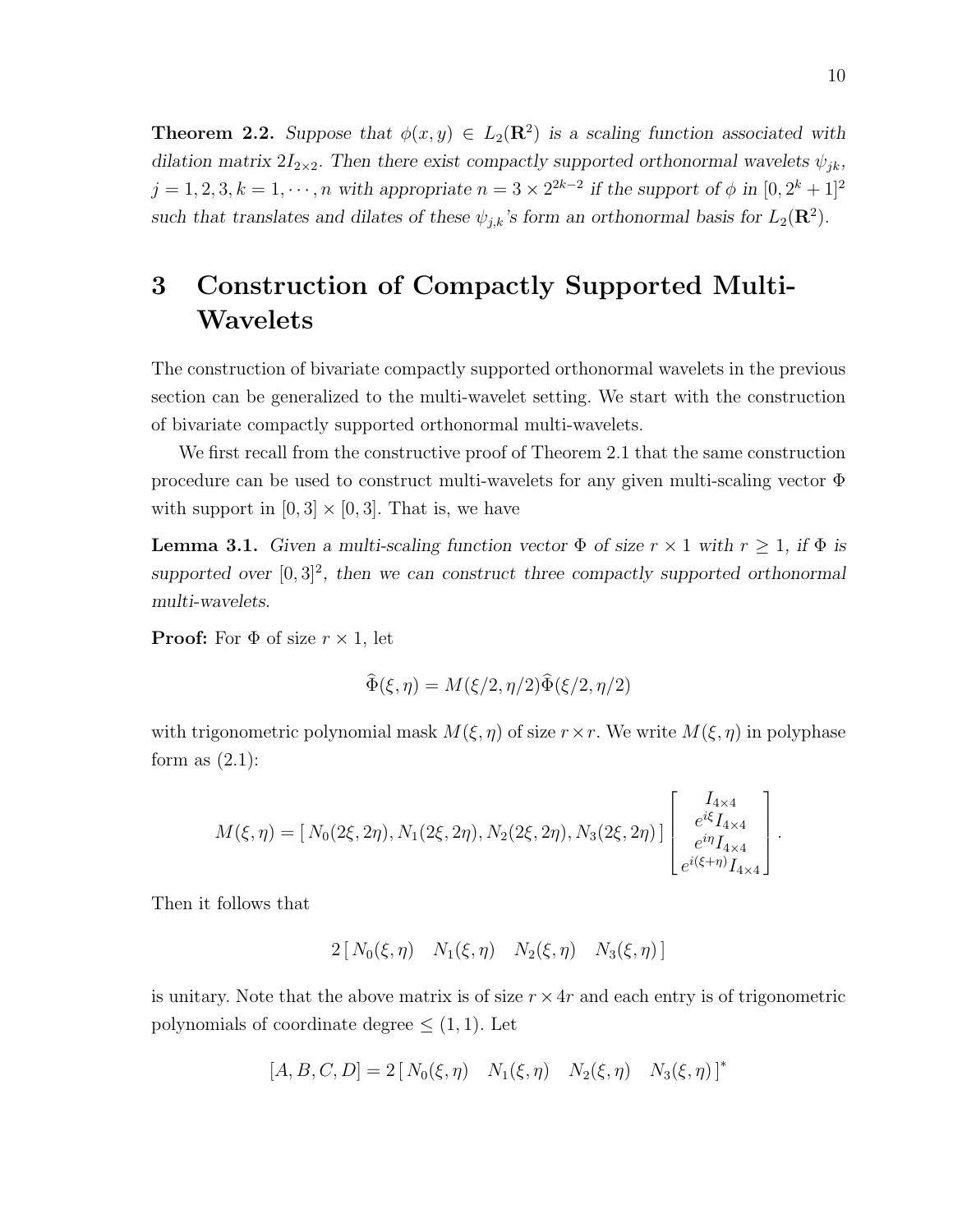be a matrix of size  $4r \times r$ . Using the similar arguments to the proof of Lemma 2.1, we can find a unitary matrix H of size  $4r \times 4r$  with trigonometric polynomial entries such that

$$
H[A, B, C, D] = [I_{r \times r}, 0_{r \times 3r}]^T.
$$

Partition H into  $r \times r$  blocks similar to (2.2) and let  $M_j$ ,  $j = 1, 2, 3$  be the matrices similar to (2.3). Define  $\Psi_j$  of size  $r \times 1$ ,  $j = 1, 2, 3$  as (2.4). Then  $\Psi_j$ 's are multi-wavelets. We have thus completed the proof.  $\blacksquare$ 

When a multi-scaling vector  $\Phi = [\phi_1, \cdots, \phi_r]^T$  has a larger support, say,  $\Phi$  is supported on  $[0, 5] \times [0, 5]$ , we let

$$
\tilde{\Phi}(x,y) = \begin{bmatrix} 2\phi_1(2x, 2y) \\ 2\phi_1(2x - 1, 2y) \\ 2\phi_1(2x, 2y - 1) \\ 2\phi_1(2x - 1, 2y - 1) \\ \vdots \\ 2\phi_r(2x - 1, 2y) \\ 2\phi_r(2x - 1, 2y) \\ 2\phi_r(2x - 1, 2y - 1) \\ 2\phi_r(2x - 1, 2y - 1) \end{bmatrix}.
$$

Then it is easy to see that  $\tilde{\Phi}$  is a new multi-scaling vector. The matrix symbol  $M(\xi, \eta)$ is of size  $4r \times 4r$  with trigonometric polynomial entries and the degree of all these trigonometric polynomials is  $\leq$  (3,3). Then the above Theorem 2.3 can be applied so that we can construct three compactly supported orthonormal multi-wavelets of size  $4r \times 1$ . Therefore, we conclude the following

**Theorem 3.2.** Let  $\Phi$  be a multi-scaling function vector of size  $r \times 1$  with  $r \geq 2$ . Suppose that  $\Phi$  is of compact support. Then there exist three compactly supported orthonormal multi-wavelets  $\Psi_j$ 's of size  $n \times 1$  with integer  $n \geq r$  dependent on the size of the support of  $\Phi$  such that the translates and dilates of these  $\Psi_j$ 's form an orthonormal basis for  $L_2(\mathbf{R}^2)$ .

## 4 Construction of Multidimensional Compactly Supported Multi-Wavelets

Next we generalize the above construction procedures in §2 and §3 to the general multivariate setting.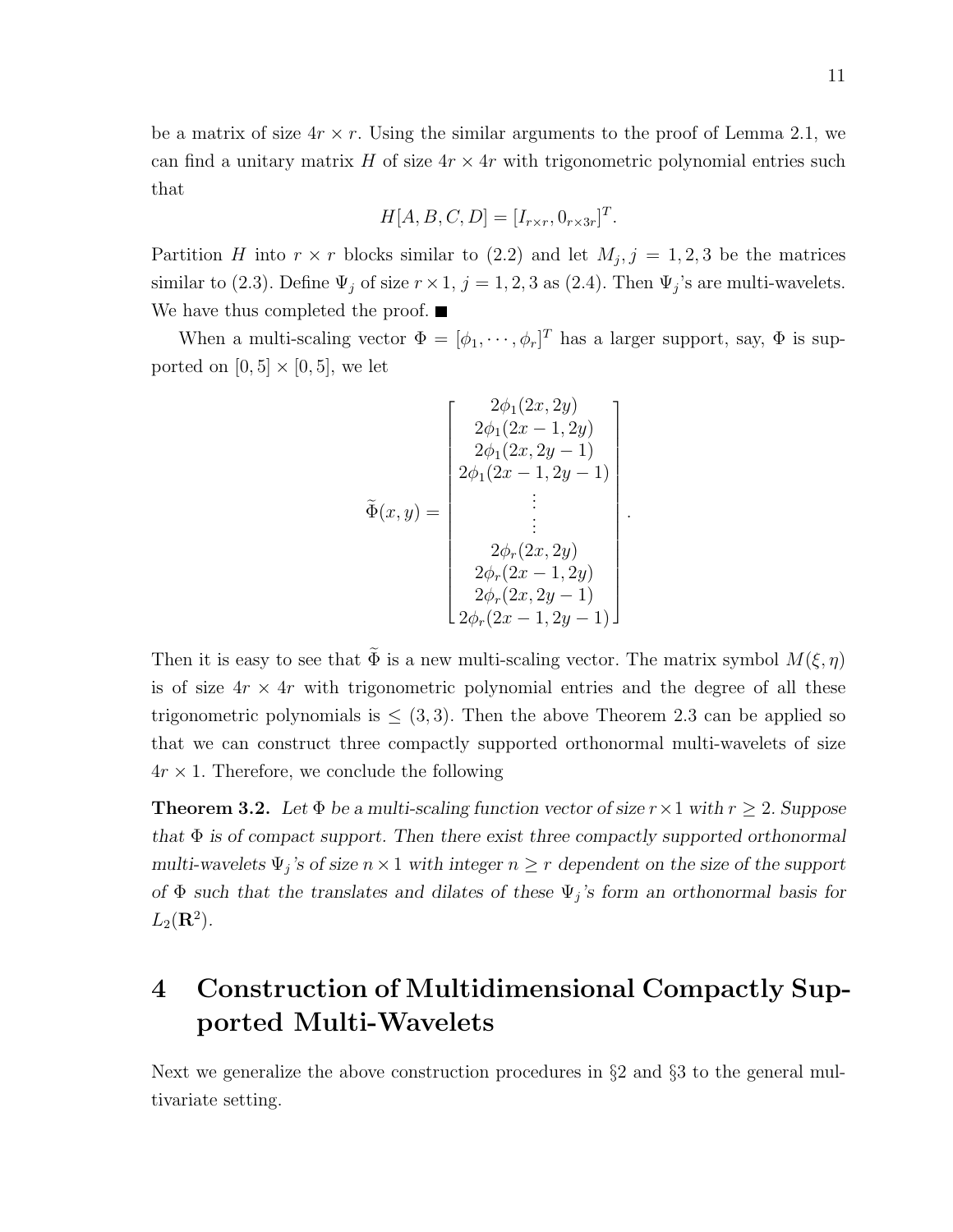Indeed, let  $\phi \in L^2(\mathbf{R}^d)$  be a multivariate scaling function associated with trigonometric polynomial mask  $m_0(\omega)$  with  $\omega := (\omega_1, \dots, \omega_d)$  and  $d \geq 2$ . To construct compactly supported orthonormal wavelets associated with  $\phi$ , we first consider the case that  $\phi$  is supported in  $[0,3]^d$ . That is,

$$
m_0(\omega) = \sum_{0 \le n_1, \cdots, n_d \le 3} c_{n_1, \cdots, n_d} e^{i(n \cdot \omega)}
$$

with  $n \cdot \omega := n_1 \omega_1 + \cdots + n_d \omega_d$ .

We need to compute  $m_j(\omega), j = 1, \ldots, 2^d - 1$  such that the following matrix

 $[m_j(\omega + \pi \xi_k)]_{0 \leq j,k \leq 2^d-1}$ 

is unitary, where  $\{\xi_k, k = 0, \ldots, 2^d - 1\} = \{0, 1\}^d$ .

To this end, we use polyphase form  $(f_0, f_1, \ldots, f_{2^d-1})$  of  $m_0(\omega)$ , that is,

$$
m_0(\omega) = \ell(\omega) (f_0(x_1^2, \ldots, x_s^2), f_1(x_1^2, \ldots, x_d^2), \ldots, f_{2^d-1}(x_1^2, \ldots, x_d^2))^T,
$$

where  $x_k = e^{i\omega_k}, k = 1, \cdots, d$  and  $\ell(\omega) := (1, x_1, \ldots, x_s, x_1x_2, \ldots, x_1x_2 \cdots x_d)^T$  is a vector of size  $2^d \times 1$  consisting of all basis trigonometric polynomials of coordinate degree  $\leq (\underbrace{1,\ldots,1})$  as its entries. Note that all  $f_i(x_1,\ldots,x_d)$ 's are trigonometric polynomials of degree  $\leq (\underbrace{1,\ldots,1}_{},$ d ). Thus, we can write

$$
\begin{bmatrix} f_0 \\ f_1 \\ \vdots \\ f_{2^d-1} \end{bmatrix} = L\ell(\omega),
$$

where L is a scalar matrix of size  $2^d \times 2^d$ . We first have

**Lemma 4.1.** There exists a unitary matrix  $U(x_1, \ldots, x_d)$  with trigonometric polynomial entries such that  $\overline{r}$  $f_0(x_1, \ldots, x_d)$  ]  $\overline{r}$  $\overline{a}$ 

$$
U(x_1, ..., x_d) \begin{bmatrix} f_0(x_1, ..., x_d) \\ f_1(x_1, ..., x_d) \\ \vdots \\ f_{2^d-1}(x_1, ..., x_d) \end{bmatrix} = \begin{bmatrix} \frac{1}{2^{d/2}} \\ 0 \\ \vdots \\ 0 \end{bmatrix}.
$$

The proof is the multivariate version of the arguments given in [He and Lai'97]. Indeed, let  $H$  be a unitary scalar matrix which converts  $L$  into a lower triangular matrix. Note that  $H(f_0, f_1, \ldots, f_{2^d-1})^T = (g_0, g_1, \ldots, g_{2^d-1})^T$  with  $g_0$  being a constant and  $g_j$ trigonometric polynomials,  $j = 1, ..., 2<sup>d</sup> - 1$ . Since H is orthonormal,

$$
\frac{1}{2^{d/2}} = \sum_{j=0}^{2^d-1} |f_j|^2 = \sum_{j=0}^{2^d-1} |g_j|^2 = |g_0|^2 + \sum_{j=1}^{2^d-1} |g_j|^2,
$$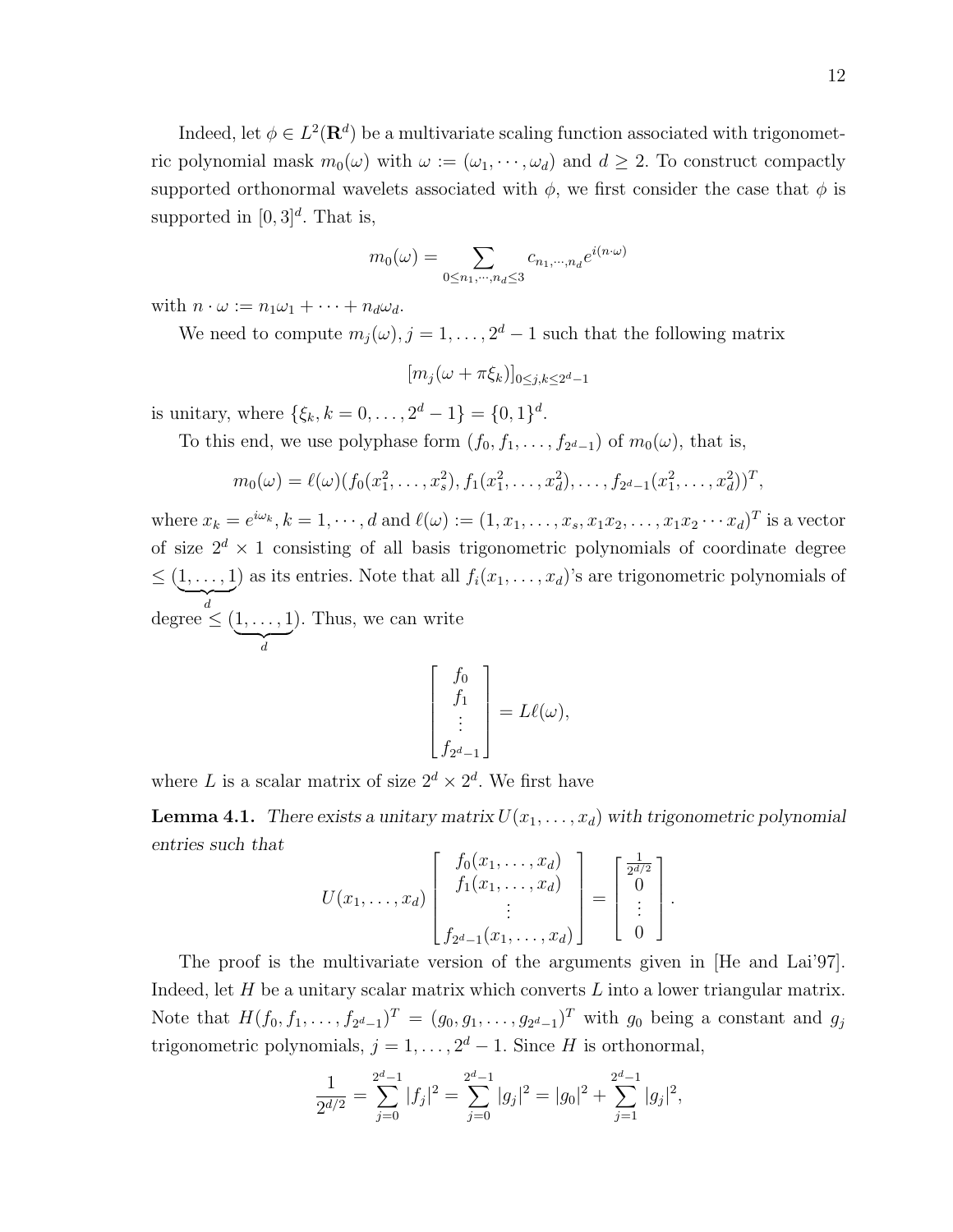we know that  $\sum_{j=1}^{2^d-1} |g_j|^2$  is constant. We now apply the following Householder matrix

$$
H(v) = I_{2^d \times 2^d} - \frac{2vv^T}{v^Tv}
$$

with  $v = (g_0, g_1, \ldots, g_{2^d-1})^T$  –  $\begin{pmatrix} 1 \end{pmatrix}$  $\frac{1}{2^{d/2}},0 \ldots 0$  $\sqrt{T}$ . Then  $H(v)$  is unitary such that

$$
H(v)H(f_0, f_1, \ldots, f_{2^d-1})^T = \left(\frac{1}{2^{d/2}}, 0, \ldots, 0\right)^T.
$$

We note that  $v^T v =$  $\overline{a}$  $g_0 - \frac{1}{2^{d/3}}$  $2^{d/2}$  $\sqrt{2}$  $+\sum_{j=1}^{2^d-1}|g_j|^2$  is a constant and hence  $H(v)$  is a matrix with trigonometric polynomial entries. It thus follows that

$$
U(x_1,\ldots,x_d)=H(v)H
$$

is a desirable matrix. This completes the proof of Lemma 4.1.  $\blacksquare$ 

With this unitary matrix  $U$ , we have the following

**Theorem 4.1.** Suppose that  $m_0$  is a trigonometric polynomial of coordinate degree  $\leq (\underbrace{3,\ldots,3}_{},$ d ) satisfying  $m_0(0, 0, \dots, 0) = 1$  and

$$
\sum_{k=0}^{2^d-1} |m_0(\omega + \pi \xi_k)|^2 = 1,
$$

where  $\{\xi_k, k = 0, \dots, 2^d - 1\}$  is an ordered list of multi-integer set  $\{0, 1\}^d \subset \mathbb{Z}^d$ . Then one can construct trigonometric polynomials  $m_j(\omega), j = 1, \ldots, 2^d - 1$  such that

$$
[m_j(\omega + \pi \xi_k)]_{0 \le j,k \le 2^d-1}
$$

is unitary.

**Proof:** Recall U in Lemma 4.1. Let  $A = U^*$  be the transpose and conjugate of U. Then A is also a unitary matrix with trigonometric polynomial entries. Define  $m_j$ ,  $j =$  $1, \ldots, 2^d - 1$  by

$$
[m_0, m_1, \ldots, m_{2^d-1}] = \frac{1}{2^{d/2}} \ell(\omega) A(x_1^2, x_2^2, \ldots, x_d^2).
$$

We claim that the  $[m_j(\omega + \pi \xi_k)]_{0 \leq j,k \leq 2^d-1}$  is unitary. Indeed, we have

$$
[m_j(\omega + \pi \xi_k)]_{0 \le j,k \le 2^d-1} = \frac{1}{2^{d/2}} [\ell(\omega + \pi \xi_k)]_{0 \le k \le 2^d-1} A(x_1^2, x_2^2, \dots, x_d^2).
$$

Note that  $\frac{1}{2^{d/2}}[\ell(\omega + \pi \xi_k)]_{0 \le k \le 2^d-1}$  is unitary. Since A is unitary, so is  $[m_j(\omega +$  $[\pi \xi_k]_{0 \leq j, k \leq 2^d-1}$ . This completes the proof of Theorem 4.1.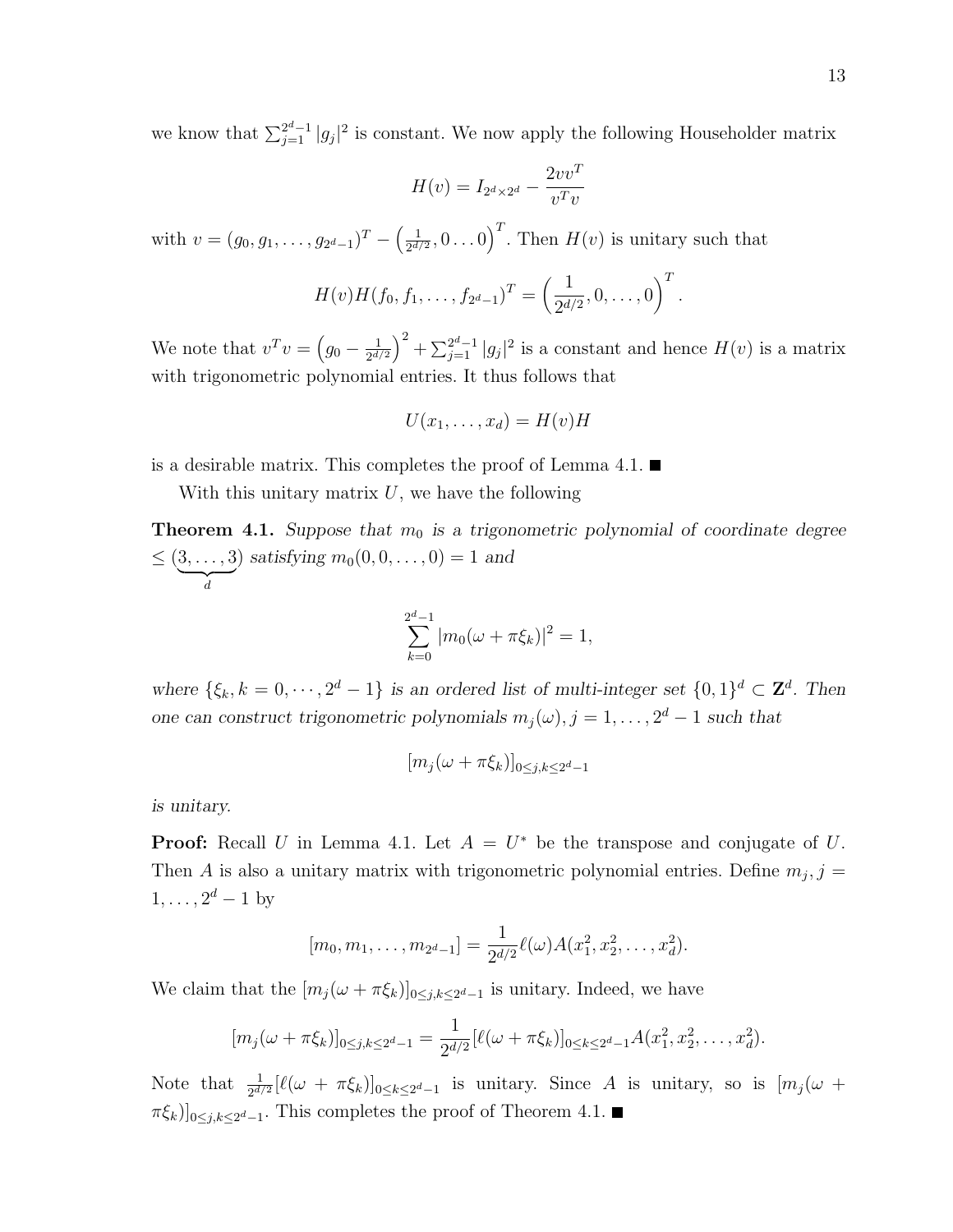When the scaling function  $\phi$  has a larger support, we shall use the same technique introduced in §2. Suppose that  $\phi$  is supported in  $[0,5]^d$ . Then its mask  $m_0$  is a trigonometric polynomial of coordinate degree  $\leq (\underbrace{5, \cdots, 5} )$ d ). We consider a multi-scaling function vector

$$
\Phi(x) = [\phi(2x - \xi_k), k = 0, ..., 2^d - 1]^T
$$

of size  $2^d \times 1$ . Then it can be easily seen that  $\Phi$  is a refinable vector and

$$
\widehat{\Phi}(\omega) = \mathcal{M}(\omega/2)\widehat{\Phi}(\omega)
$$

with trigonometric polynomial matrix M of size  $2^d \times 2^d$ . Note that each entry of M is a trigonometric polynomial of coordinate degree  $\leq$   $(3, \ldots, 3)$ d ). We can use the same arguments for Theorem 2.1 to find  $2^d - 1$  multi-wavelet vectors  $\Psi_j$ 's of size  $2^d \times 1$ associated with  $\Phi$  such that the translates and dilates of all the components  $\psi_{jk}, k =$  $1, \ldots, 2^d$  of  $\Psi_j$  for  $j = 1, \ldots, 2^d - 1$  form an orthonormal basis for  $L_2(\mathbf{R}^d)$ . That is, we have  $(2^d - 1) \times 2^d$  wavelet functions.

When  $\phi$  has a larger support, we consider a multi-scaling function vector  $\Phi$  of larger size as in §2 and construct more wavelet functions. Therefore, we can conclude

**Theorem 4.1.** Let  $\phi$  be a compactly supported scaling function in  $L_2(\mathbf{R}^d)$ . Then one can find  $n(>> 2^d - 1)$  compactly supported orthonormal wavelets  $\psi_j, j = 1, \dots, n$  associated with  $\phi$  in the sense that  $\psi_j$ 's are linear combinations of  $\phi(2^{\ell}x - m)$ ,  $m \in \mathbb{Z}^d$  with appropriate integer  $\ell$  which is dependent on the support of  $\phi$  such that their translates and dilates form an orthonormal basis for  $L_2(\mathbf{R}^d)$ . That is,

$$
\{2^{kd/2}\psi_j(2^k\cdot-\ell), \ell\in\mathbf{Z}^d, k\in\mathbf{Z}, j=1,\cdots,n\}
$$

is an orthonormal basis for  $L_2(\mathbf{R}^d)$ .

Similarly we can generalize the construction in  $\S$ 3 to the multivariate multi-wavelet setting. The detail is omitted here.

### 5 Remarks

We have the following remarks in order.

- 1. It is easy to see from (1.5) that the regularity of the wavelets are the same as the scaling functions.
- 2. However, we do not know the property of the vanishing moments of the wavelets so constructed in this paper.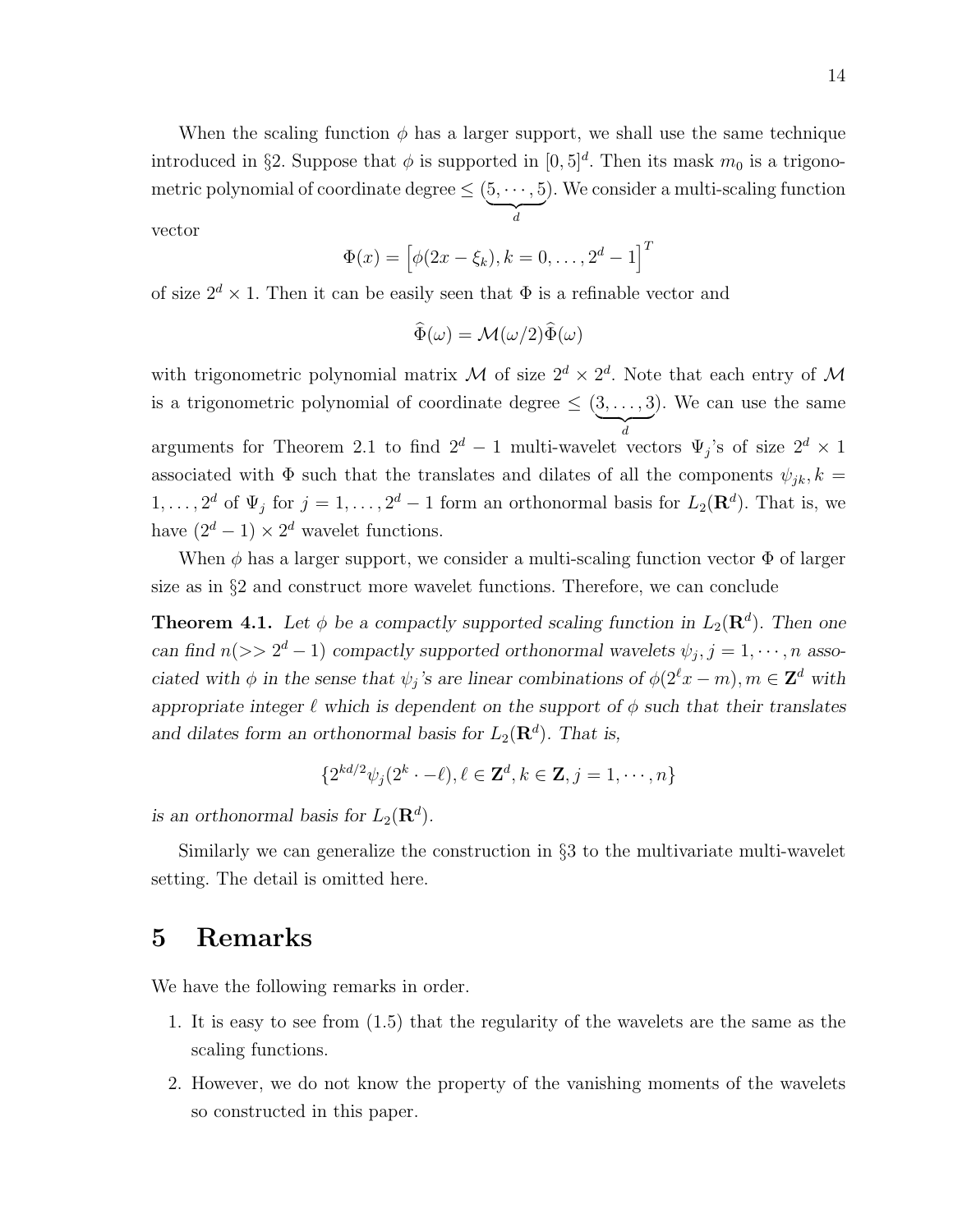- 3. When the support of a scaling function gets larger, the number of compactly supported orthonormal wavelets gets bigger. It is desirable to have a fixed number of wavelets independent of the size of the scaling functions. It remains open how to construct  $2^d - 1$  compactly supported wavelets associated with a compactly supported scaling function  $\phi \in L_2(\mathbf{R}^d)$  for  $d \geq 2$ .
- 4. It is possible to expand the construction in the paper to the case with general dilation matrices. We leave the details to a future paper.

Acknowledgement: The author wishes to thank Dr. Wenjie He for very helpful suggestions.

#### References

- 1. A. Ayache, Construction of non-separable dyadic compactly supported orthonormal wavelet bases for  $L^2(R^2)$  of arbitrarily high regularity, Rev. Mat. Iberoamericana, 15 (1999), 37–58.
- 2. E. Belogay and Y. Wang, Arbitrarily smooth orthogonal non-separable wavelets in  $R^2$ , SIAM J. Math. Anal. 30(1999), 678-697.
- 3. A. Cohen and I. Daubechies, Nonseparable dimensional wavelet bases, Revista Math. Iberoamericana 9(1993), 51–137.
- 4. I. Daubechies, Ten Lectures on Wavelets, SIAM Publication, Philadelphia, 1992.
- 5. W. He and M. J. Lai, Examples of bivariate non-separable continuous compactly supported orthonormal wavelets, Proceedings of SPIE, vol.3169 (1997), pp. 303-314. It also appears in IEEE Trans. Image Processing, 9(2000), 949–953.
- 6. J. Kovačević and M. Vetterli, Nonseparable multidimensional perfect reconstruction filter banks and wavelet bases for  $(R)^n$ , IEEE Trans. Info. Theory, 38(1992), 533-555.
- 7. J. Kovacevic and M. Vetterli, Nonseparable two- and three-dimensional wavelets, IEEE Trans. Signal Processing, 43(1995), 1260–1273.
- 8. M. J. Lai and D. W. Roach, Nonseparable symmetric wavelets with short support, Proceedings of SPIE Conference on Wavelet Applications in Signal and Image Processing VII, Vol. 3813, 132-146, 1999.
- 9. M. J. Lai and D. W. Roach, Construction of bivariate symmetric orthonormal wavelets with short support, Trends in Approximation Theory, K. Kopotun, T. Lyche, and M. Neamtu (eds.), Vanderbilt University Press, Nashville, 2001, 213–223.